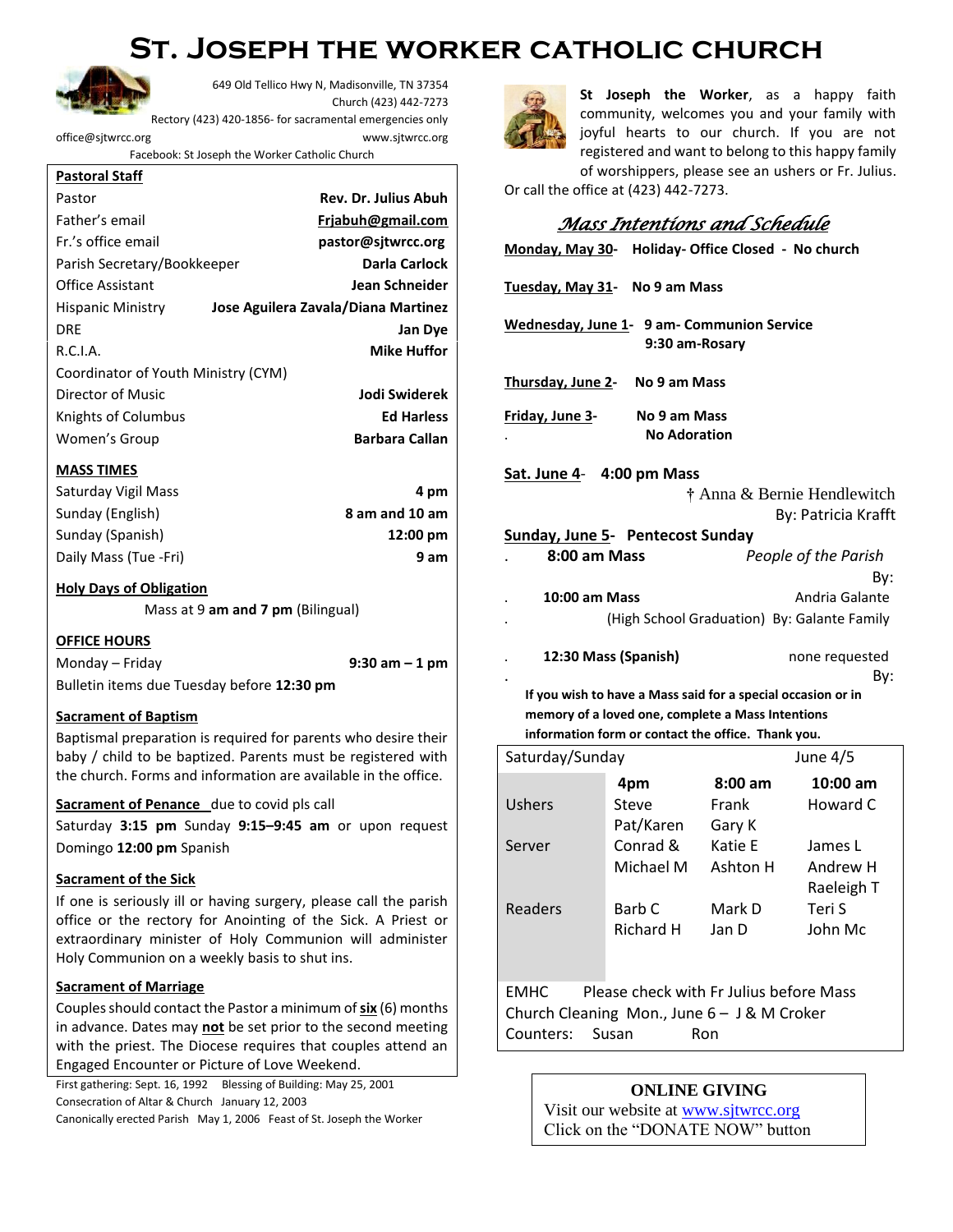## **WEEKLY FINANCIAL STEWARDSHIP**:

| May 21-22, 2022 |        |                     | Week 47   |  |
|-----------------|--------|---------------------|-----------|--|
| Attendance: 351 |        | Weekly Need: \$4063 |           |  |
| Offering        | Online | week $+/-$          | YTD       |  |
| 3753            | \$525  | $+215$              | $+27,767$ |  |

Capital Exp. \$150 Capital Build Fund \$ 5 Good Shepherd \$166 Feed My Sheep \$187 Thanks to all who give so generously. God Bless you! Online Giving visit our website [www.sjtwrcc.org](http://www.sjtwrcc.org/)



## *Pray for Our Sick Parishioners*

Dale Bauer Mary Cornejo Madeline Albach Ron Eydt Raymond Hinkle Maria Figueroa Jeanne Huffor Karen Ruggiero Alvaro Pina Hugo Schielke Patty Swatzell Dennis Wilson

# *Pray for Those in the Military* las Dickson<br>Robert Dickson

Nicholas Dickson Matthew Fioravanti Liam Adams Aiden Weber Seth Turpeinen

**To add & remove from the list, please contact the office** Any parishioner who is sick or having surgery, notify Fr. Julius or the office (privacy extended to thosewho request it).

**Event of Death**: notify the office if you would like the Parish to share your grief if a family member dies. Mass can be offered immediately or at a date convenient to the family.

**Happy Birthday** – Carolyn Chase, Armando Fernandez, Andrew Huffor, Magdalena Magos, Mirtha Martinez, Panfilo Martinez, Isaac Quintano, Melanie Slouka

**Happy Anniversary –** Charles & Conni Lawrence, Pete & Julia Misslin, Jeff & Mary McMillan, Joe & Joanie Gaspar, Manuel & Guadalupe Quintino

## **Thought for the Week:**

[The deeds you do may be the only sermon](https://www.azquotes.com/quote/555952)  [some persons will hear today.](https://www.azquotes.com/quote/555952)

... **St. Francis of Assisi**

On Saturday July 16, 2022, our parish will celebrate the **30th Anniversary of the Ordination of Father Julius Abuh**! Mass will be at 4 P.M. A catered buffet dinner is planned in the church hall at 5:30 P.M. If you care to attend the dinner, please return your completed reservation form with your check to the parish office as soon as possible. Extra dinner reservation forms are available in the Narthex.



**Coffee & Donuts** will be served after the 8 AM and 10 AM Masses in the parish hall. Come and join us!

**Homebound:** Call the office to let us know of any home-bound parishioners. Also call the office if you can help to bring them the "Body of Christ."



**Our Blessed Mother** asks us to pray the rosary for world peace. Join us to say the rosary together at **7:00 PM on Thursday at the grotto.** 

Today's 2 nd collection is for (CCC) the **National Collection for Catholic Communication Campaign.** The CCC provides Catholic content for radio, Internet, television and publications to bring the Gospel message to the world. Please be generous in support of this important work.



**Parish Directory:** The first draft of the Directory was received Friday May  $13<sup>th</sup>$ . We are in the process of reviewing it hoping to catch any typos or misspellings. Once Fr. Julius has signed off on the draft, we will

order the books which will take about 7 weeks to publish and ship.